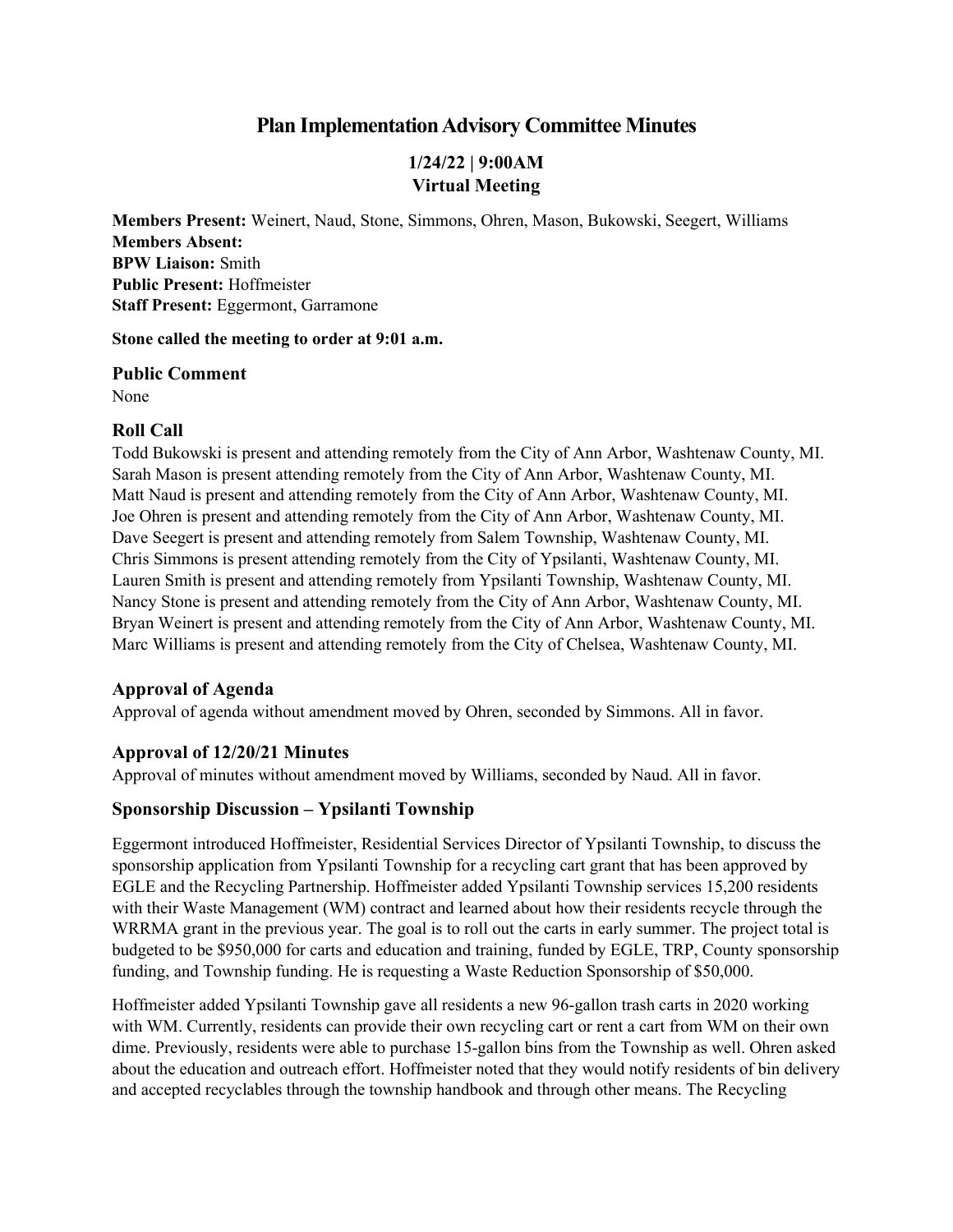Partnership will provide outreach materials. There is no township sponsored collection service for multifamily housing with three or more residences, so the carts will not be rolled out to those locations.

The committee discussed the application. Eggermont noted recycling tonnage would be an expected metric as a condition of the sponsorship.

Motion to approve the sponsorship request for Ypsilanti Township in the amount of \$40,000, stipulating that the Township work with WM to strengthen metrics reporting and that they consider the possibility of planning in advance maintenance and replacement costs moved by Ohren, supported by Weinert. All in favor. Motion passes.

#### **Reports and Updates**

#### *County Updates*

Eggermont noted the County is working with a Graham Sustainability Scholars group from the University of Michigan to learn about accessibility and barriers to utilizing the home toxics center.

#### *Member Updates*

Simmons noted the public recycling carts in Downtown, Depot Town, and public parks in the City of Ypsilanti have been rolled out.

#### **Old Business**

#### *Remote Meeting Bylaw Amendment*

Eggermont noted the County passed a resolution that allows committees to meet remotely once discussed with corporate counsel. Since PIAC bylaws state the committee will follow the Open Meetings Act, the bylaws need to be updated to allow for remote access since the OMA does not.

Motion to approve the bylaw amendment moved by Ohren, seconded by Simmons. All in favor. Motion passes.

*Williams left at 10:08 AM.* 

#### **New Business**

#### *Climate Planning*

Naud and RRS is working with the County to create a carbon neutrality plan for the County for 2035. He wanted to discuss potential roles the PIAC committee could take, including reviewing sections of the plan pertaining to solid waste and providing recommendations.

Naud anticipates having draft recommendations for the County Climate Plan this summer. Weinert wondered if Naud or county staff could share best practices in solid waste, what key recommendations and solid waste related items have the biggest impact on climate, as well as using models to estimate current impact with the programs the County already has in place. Naud recommended the WRM (waste reduction model) created by the EPA. He also noted that since the current Solid Waste Plan does not include climate metrics, PIAC could put a climate lens on goals already in place prior to the next plan update.

#### **Next Steps**

The next scheduled meeting is in March, subcommittees will meet in the interim. Chair elections will take place at the next meeting.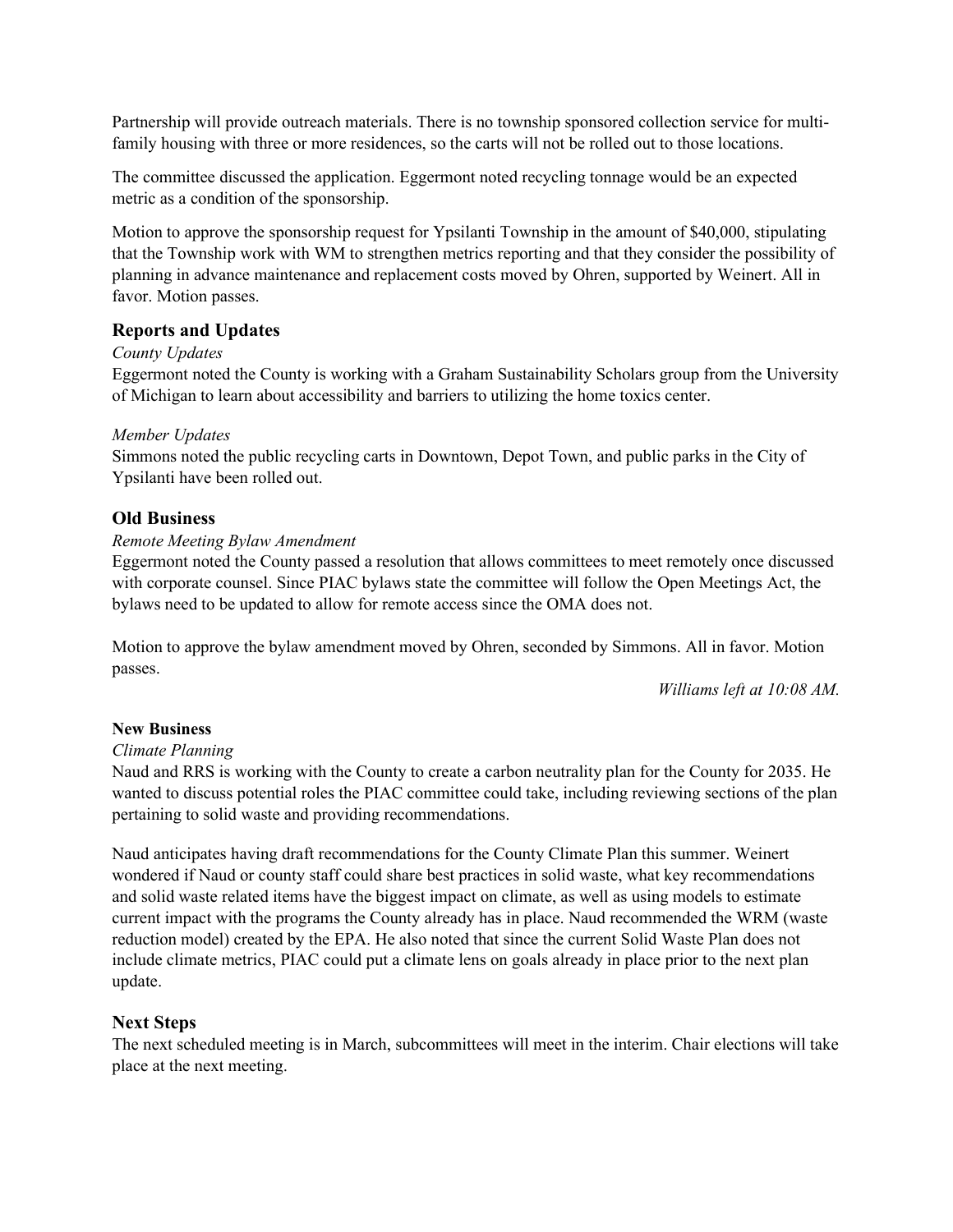#### **Public Comment**

None

The meeting adjourned at 10:30 a.m. moved by Ohren, seconded by Bukowski. All in favor.

Minutes prepared by Isabella Garramone Mancy Y. Stone (Mances 2022 14:47 EDT)

Nancy Stone, Secretary